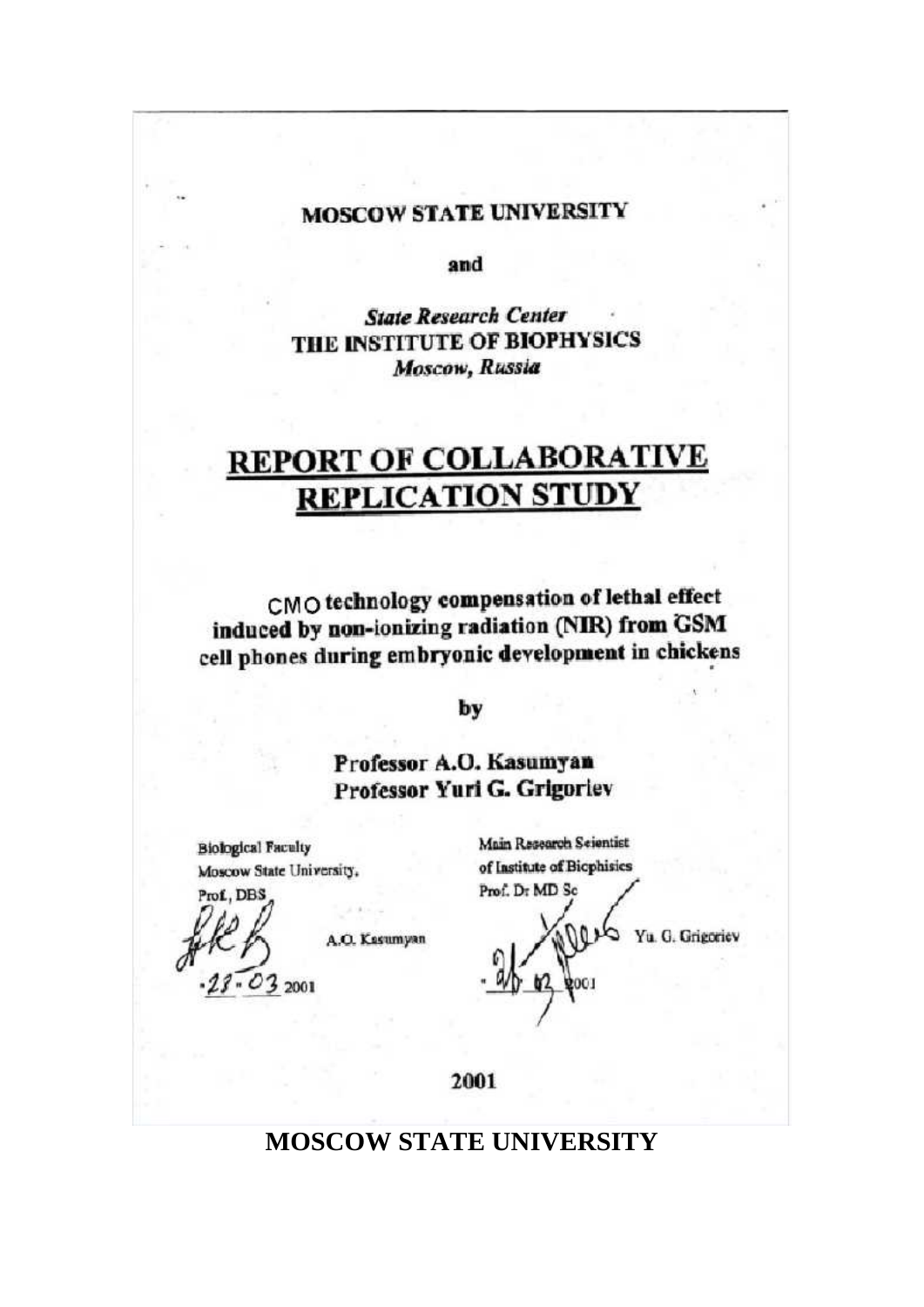### **2001**

#### **I. Aim of the study**

The present study was an attempt to replicate a previous one performed at the University of Montpellier (France) showing 1) increase of mortality rate among chicken embryos exposed to non-ionizing radiation (NIR) emitted by GSM cell phones, as well as 2) substantial reduction of reported lethal effect by means of a compensation technology ( CMO technology) designed to prevent NIR-induced deleterious bio-effects.

#### **II. Site of the study**

The study was performed in the Laboratory of Ichthyology (Biological Faculty Moscow State University, Russia) under the supervision of Professor A.O. Kasumyan, in collaboration with the State Reserch Center Institute of Biophysics (Moscow, Russia) headed by Professor Y.G. Grigoriev.

#### **III. Materials and methods**

#### *III.1. Biological material*

Freshly hatched chicken eggs (Brown Loman) were purchased from the State bird factory in Sergiev Posad.

#### *III.2. Incubation material*

Incubation of the eggs was carried out in a single room ( $L = 6$  m;  $l = 4$  m; h = 4 m) with 22  $\degree$  C and 45–48 % ambient temperature and humidity respectively.

The incubation material consisted of 3 identical plastic incubators ( $H = 75$  cm;  $l = 62$  cm; P = 63 cm) identified by the letters A, B et C and separated from each other by a distance of 2 m.

The three incubators were water-heated. The temperature within each incubators was  $37 \pm 1$  °C and relative humidity was 50–65 % during the incubation session. The incubators were ventilated in order to allow gas exchange and to homogenize temperature and humidity inside.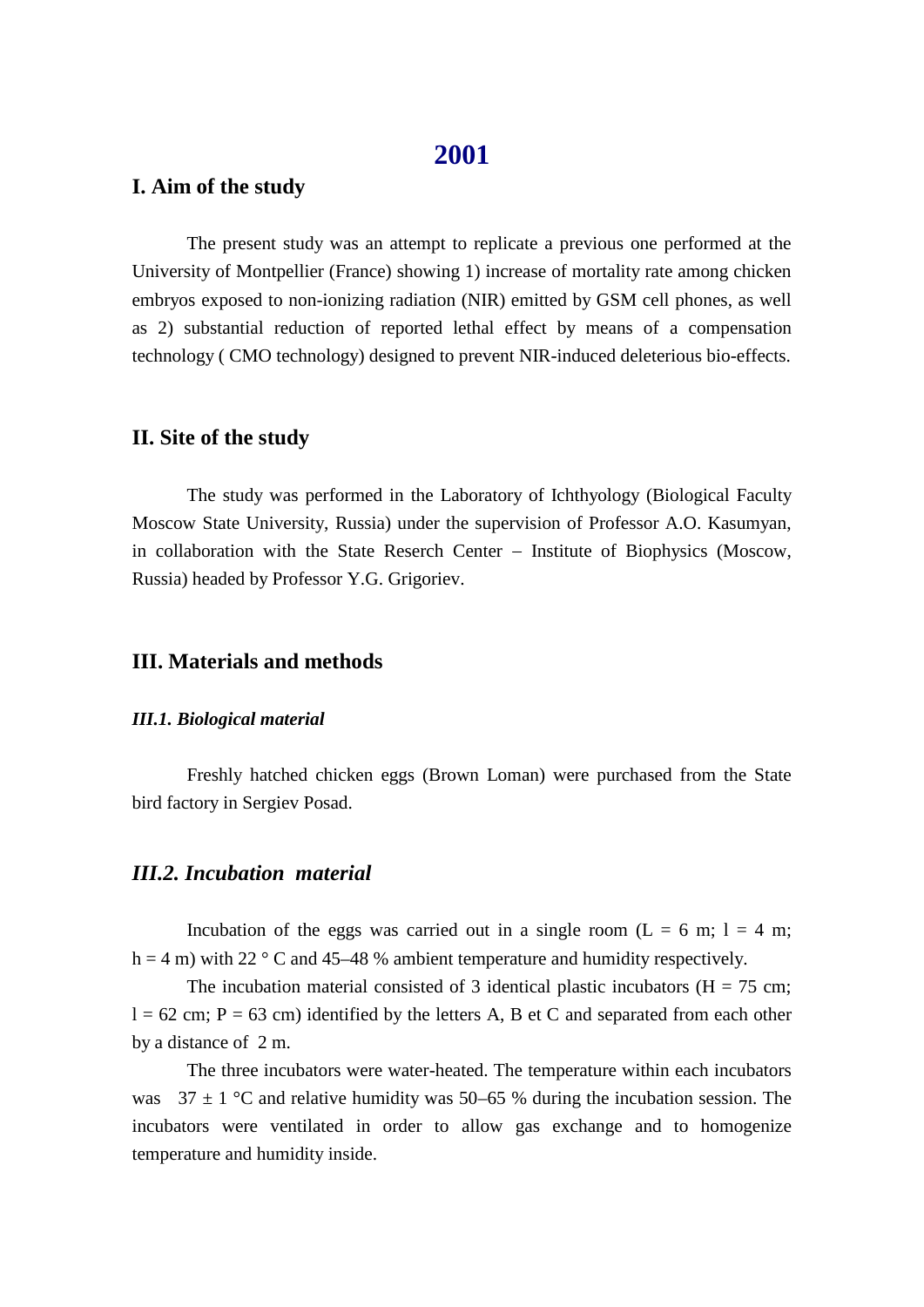The egg support was a polystyrene-doubled Plexiglas platform with a capacity of 63 eggs.

#### *III.3. Set up for electromagnetic exposure*

The radiation source was a dual band 900/1800 MHz GSM cell phone (Motorola M3788, Germany) fixed horizontally with keyboard downwards, 10 cm above the egg platform (Figure 1). The cell phone operation was remotely controlled by means of a time-switch wired to the electronics of the cell phone. The irradiation schedule consisted in sending a phone call of 1.5 min. duration followed by 0.5 min. of rest, continuously during the incubation session (21 days). The magnitude of microwaves (MW) was measured using EMR-20 radiation meter (s/n A-0072; Wandel & Goltermann, Germany). Extremely low frequency (ELF) field was measured by means of EFA-3 field analyzer (s/n FM-0104, Wandel & Goltermann, Germany) with external B-field precision probe  $(A = 100 \text{ cm}^2)$ .

The compensation technology (CMO technology) consists of electromagnetically charged saline solution emitting an hyperweak electromagnetic signal (*International trade and registration patent n°* ).



Figure 1: Set up for electromagnetic exposure of chicken embryos

#### *III.4. Experimental protocol*

Prior to incubation, the eggs were candled under white light for the detection of fissures and cracked eggs were discarded. Afterwards, the eggs were randomly distributed into three groups of 63 eggs each. Then their were incubated during 21 days under  $37 \pm 1$  °C, 55-65 % humidity and permanent darkness. Developing embryos were submitted to different electromagnetic treatments, continuously during the incubation session : sham exposures were exposed to switched off GSM cell phone; the cell phone group was exposed to operating GSM cell phone; the cell phone  $+$  CMO group was exposed to operating GSM cell phone with the CMO technology installed. From 3 to 13 days of development, the eggs were mirrored at 2-day intervals for the detection of dead embryos. From day 13 onward, the eggs became so opaque that the embryos could hardly be candled through the shell. Therefore, embryonic mortality during the latter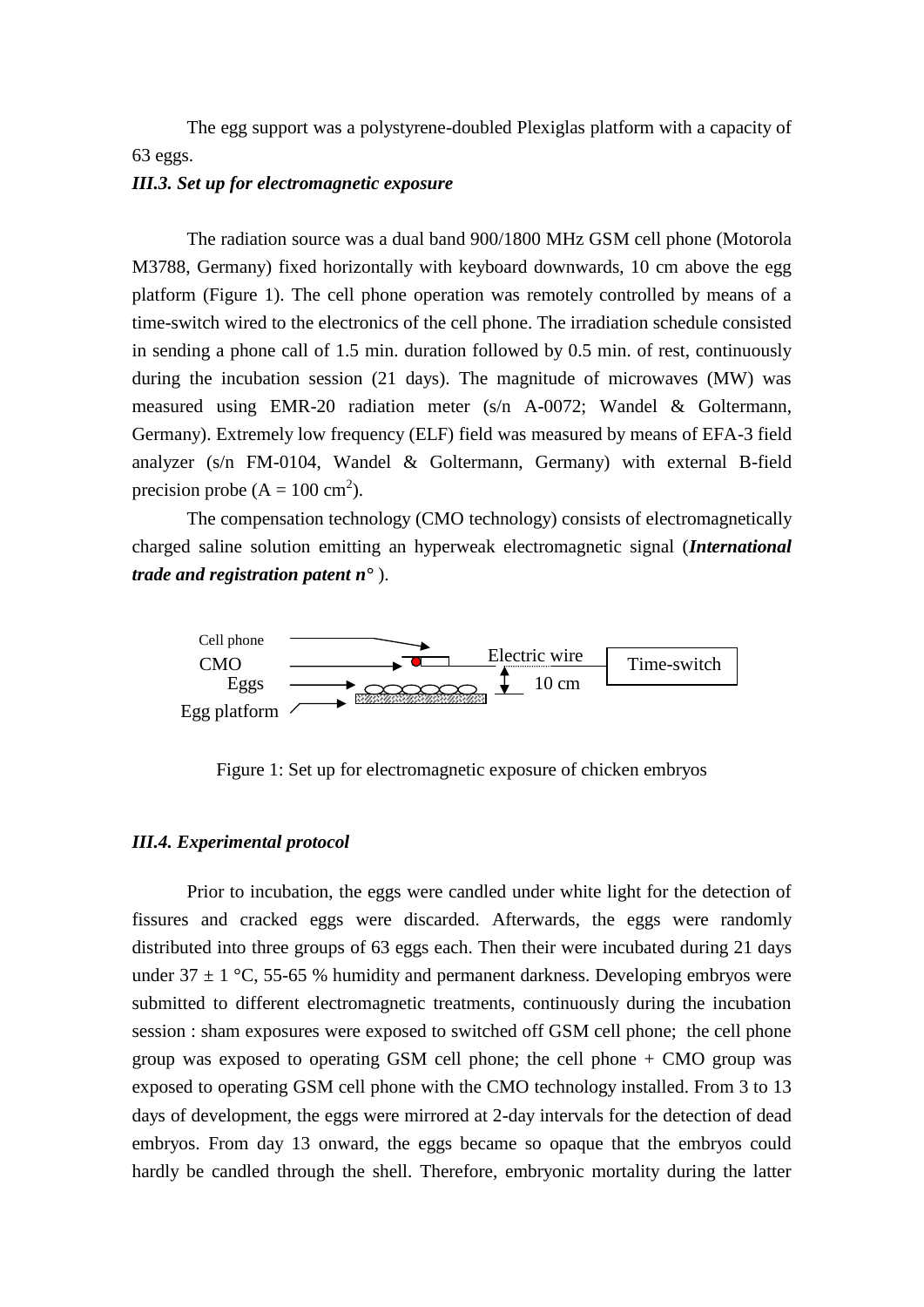period was evaluated by opening the eggs from which chicks did not hatch at the end of the incubation session, i.e after day 21.

#### **IV. Results**

#### *IV.1. Measurement of MW and ELF field strength*

The values and distribution of MW and ELF field strength are presented in Figure 2 and Figure 3 respectively. MW were detected at 1714 MHz and ranged from 2 to 16 V/m with maximum values in the vicinity of the cell phone case and antenna. ELF field at 217 Hz was below 40 nT over the egg platform except in the center of the plate were 102 nT were recorded. For the frequencies of 35, 38 and 40 Hz, the ELF field strength was also below 40 nT over the egg platform. At 50 Hz, the magnitude of ELF field ranged from 46 to 374 nT.

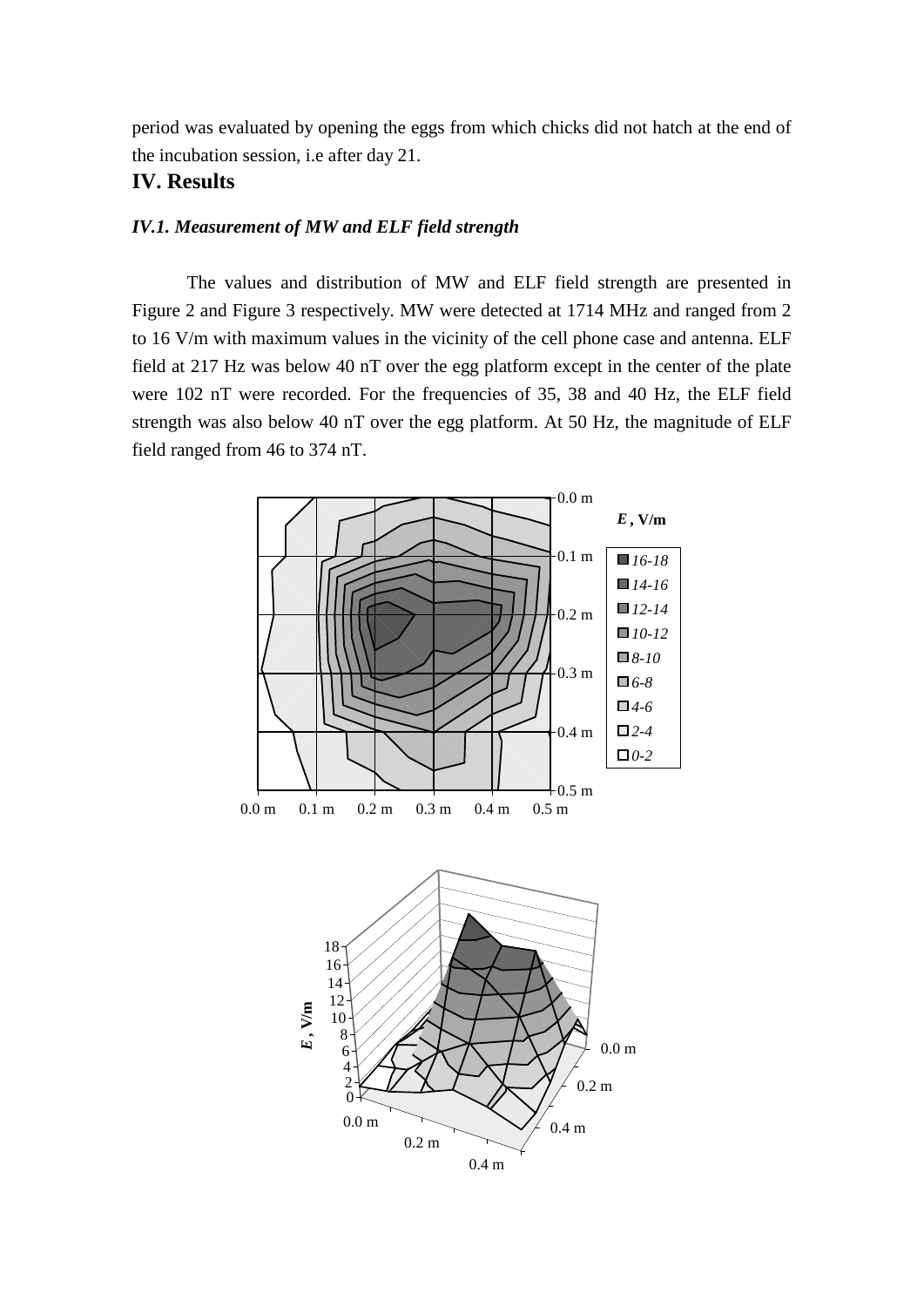

Figure 2: RF EMF levels distribution (E-field) at 1714 MHz

Figure 3: EMF (50 Hz) levels distribution (B-field)

#### *IV.2. Embryonic mortality*

The distribution and kinetics of embryonic mortality for the three experimental groups tested are featured in the diagrams of Figure 4 for sham-exposures, Figure 5 for the cell phone group and Figure 6 for the cell  $+$  CMO group. The results of mortality and hatching rate are summarized in Table 1. In the sham-exposed group, embryonic mortality was low and sparsely distributed, contrasting with the cell phone group where the death rate increased progressively during the irradiation session. Total death rate 5 fold higher in the cell phone than in the sham-exposed group (75 % vs. 16 %). On the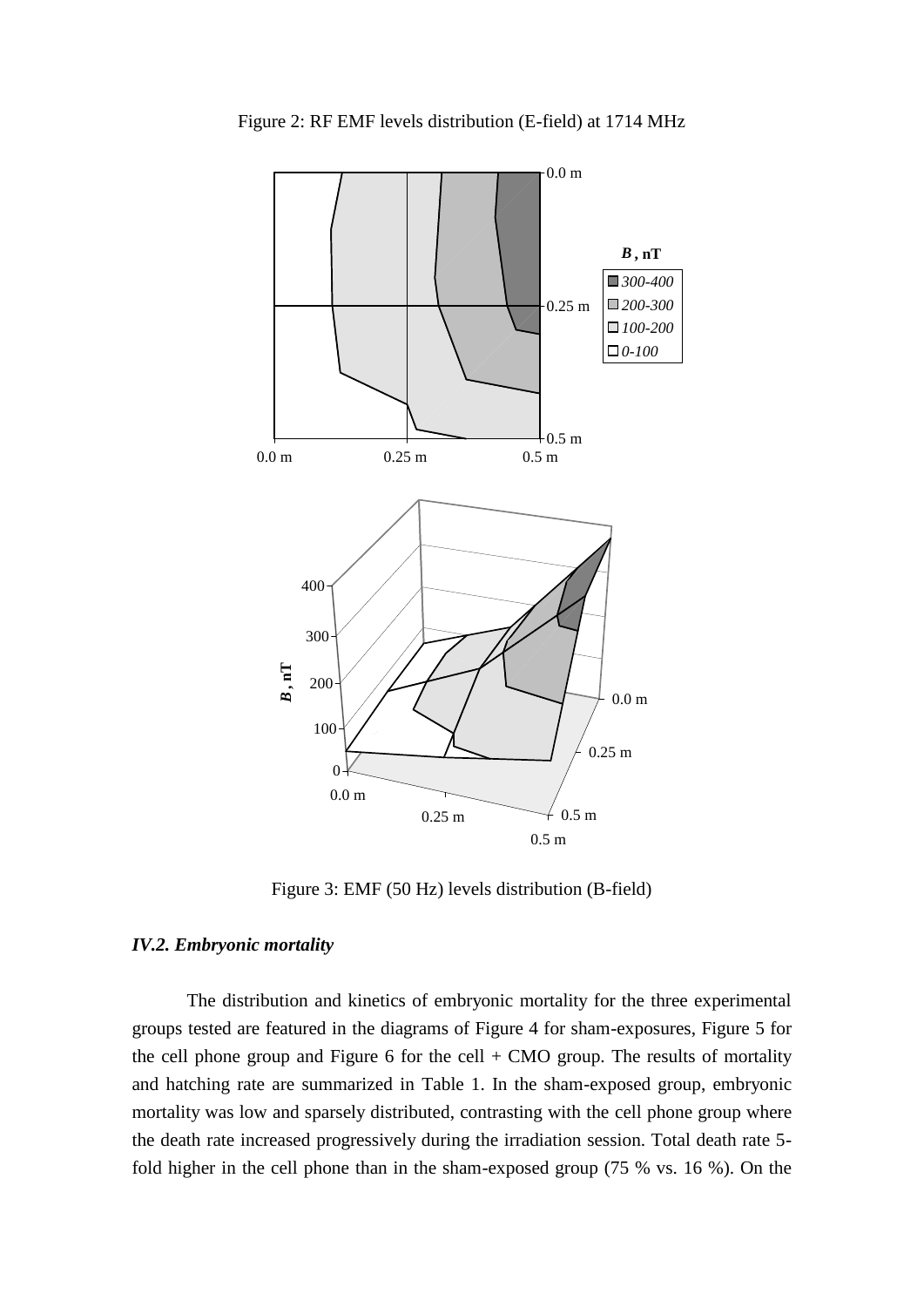other hand, in the cell phone  $+$  CMO group, the mortality distribution and kinetics were half-way between what observed in the sham-exposed and cell phone groups, and total death rate was half of that recorded in the cell phone group (34 % vs. 75 %).

### **V. Conclusion**

The results of the present study confirm data previously reported from the study performed at the University of Montpellier (France), indicating that:

> **1. NIR given off by GSM cell phone was harmfull for chicken embryos;**

> **2. the compensataion technology CMO effectively reduced NIRinduced lethal effect.**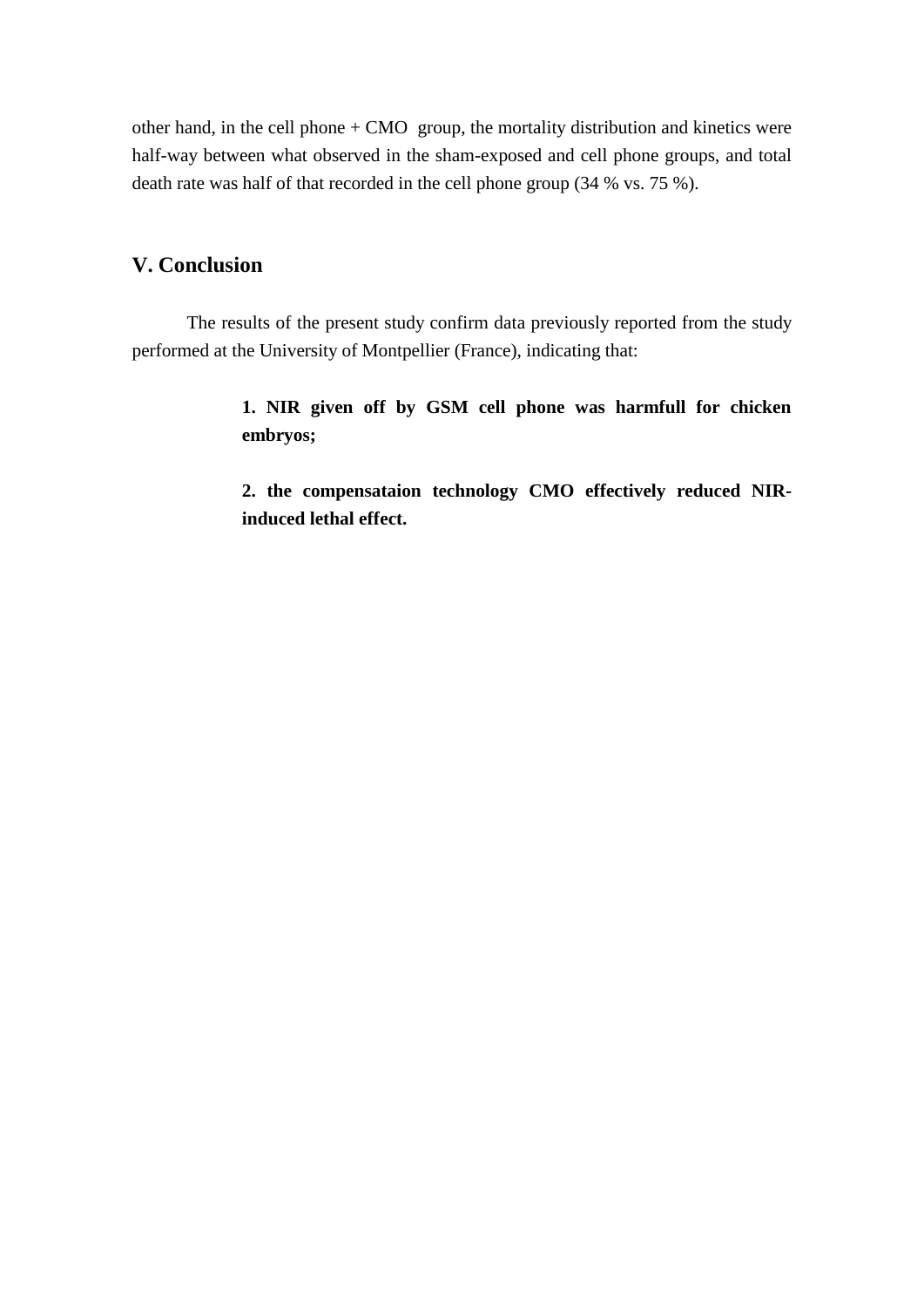## **Figure 4: Sham-exposed group**

Date of hatching : 18/02/2001 Strain : Brown Loman

- Non-fertilized eggs  $\mathbf{L}$
- Current mortality  $\overline{\phantom{0}}$



|              | D3: 22/02/2001 |    |    |    |    |    |    |    |  |  |  |
|--------------|----------------|----|----|----|----|----|----|----|--|--|--|
| $\mathbf{1}$ | 2              | 3  | 4  | 5  | 6  | 7  | 8  | 9  |  |  |  |
| 10           | 11             | 12 | 13 | 14 | 15 | 16 | 17 | 18 |  |  |  |
| 19           | 20             | 21 | 22 | 23 | 24 | 25 | 26 | 27 |  |  |  |
| 28           | 29             | 30 | 31 | 32 | 33 | 34 | 35 | 36 |  |  |  |
| 37           | 38             | 39 | 40 | 41 | 42 | 43 | 44 | 45 |  |  |  |
| 46           | 47             | 48 | 49 | 50 | 51 | 52 | 53 | 54 |  |  |  |
| 55           | 56             | 57 | 58 | 59 | 60 | 61 | 62 | 63 |  |  |  |

|    | D5:24/02/2001 |    |    |    |    |    |    |    |  |  |
|----|---------------|----|----|----|----|----|----|----|--|--|
| 1  | 2             | 3  | 4  | 5  | 6  | 7  | 8  | 9  |  |  |
| 10 | 11            | 12 | 13 | 14 | 15 | 16 | 17 | 18 |  |  |
| 19 | 20            | 21 | 22 | 23 | 24 | 25 | 26 | 27 |  |  |
| 28 | 29            | 30 | 31 | 32 | 33 | 34 | 35 | 36 |  |  |
| 37 | 38            | 39 | 40 | 41 | 42 | 43 | 44 | 45 |  |  |
| 46 | 47            | 48 | 49 | 50 | 51 | 52 | 53 | 54 |  |  |
| 55 | 56            | 57 | 58 | 59 | 60 | 61 | 62 | 63 |  |  |

| D7:26/02/2001 |    |    |    |    |    |    |    |    |  |
|---------------|----|----|----|----|----|----|----|----|--|
| 1             | 2  | 3  | 4  | 5  | 6  |    | 8  | 9  |  |
| 10            | 11 | 12 | 13 | 14 | 15 | 16 | 17 | 18 |  |
| 19            | 20 | 21 | 22 | 23 | 24 | 25 | 26 | 27 |  |
| 28            | 29 | 30 | 31 | 32 | 33 | 34 | 35 | 36 |  |
| 37            | 38 | 39 | 40 | 41 | 42 | 43 | 44 | 45 |  |
| 46            | 47 | 48 | 49 | 50 | 51 | 52 | 53 | 54 |  |
| 55            | 56 | 57 | 58 | 59 | 60 | 61 | 62 | 63 |  |

|    | D9:28/02/2001 |    |    |    |    |    |    |    |  |  |  |
|----|---------------|----|----|----|----|----|----|----|--|--|--|
| 1  | 2             | 3  | 4  | 5  | 6  |    | 8  | 9  |  |  |  |
| 10 | 11            | 12 | 13 | 14 | 15 | 16 | 17 | 18 |  |  |  |
| 19 | 20            | 21 | 22 | 23 | 24 | 25 | 26 | 27 |  |  |  |
| 28 | 29            | 30 | 31 | 32 | 33 | 34 | 35 | 36 |  |  |  |
| 37 | 38            | 39 | 40 | 41 | 42 | 43 | 44 | 45 |  |  |  |
| 46 | 47            | 48 | 49 | 50 | 51 | 52 | 53 | 54 |  |  |  |
| 55 | 56            | 57 | 58 | 59 | 60 | 61 | 62 | 63 |  |  |  |

|    | D11: 02/03/2001 |    |    |    |    |    |    |    |  |  |  |
|----|-----------------|----|----|----|----|----|----|----|--|--|--|
| 1  | 2               | 3  | 4  | 5  | 6  | 7  | 8  | 9  |  |  |  |
| 10 | 11              | 12 | 13 | 14 | 15 | 16 | 17 | 18 |  |  |  |
| 19 | 20              | 21 | 22 | 23 | 24 | 25 | 26 | 27 |  |  |  |
| 28 | 29              | 30 | 31 | 32 | 33 | 34 | 35 | 36 |  |  |  |
| 37 | 38              | 39 | 40 | 41 | 42 | 43 | 44 | 45 |  |  |  |
| 46 | 47              | 48 | 49 | 50 | 51 | 52 | 53 | 54 |  |  |  |
| 55 | 56              | 57 | 58 | 59 | 60 | 61 | 62 | 63 |  |  |  |

| D13:04/03/2001 |    |    |    |    |    |    |    |    |  |
|----------------|----|----|----|----|----|----|----|----|--|
| 1              | 2  | 3  | 4  | 5  | 6  | 7  | 8  | 9  |  |
| 10             | 11 | 12 | 13 | 14 | 15 | 16 | 17 | 18 |  |
| 19             | 20 | 21 | 22 | 23 | 24 | 25 | 26 | 27 |  |
| 28             | 29 | 30 | 31 | 32 | 33 | 34 | 35 | 36 |  |
| 37             | 38 | 39 | 40 | 41 | 42 | 43 | 44 | 45 |  |
| 46             | 47 | 48 | 49 | 50 | 51 | 52 | 53 | 54 |  |
| 55             | 56 | 57 | 58 | 59 | 60 | 61 | 62 | 63 |  |

|    | D21:12/03/2001 |    |    |    |    |    |    |    |  |  |  |
|----|----------------|----|----|----|----|----|----|----|--|--|--|
|    | 2              | 3  | 4  | 5  | 6  |    | 8  | 9  |  |  |  |
| 10 | 11             | 12 | 13 | 14 | 15 | 16 | 17 | 18 |  |  |  |
| 19 | 20             | 21 | 22 | 23 | 24 | 25 | 26 | 27 |  |  |  |
| 28 | 29             | 30 | 31 | 32 | 33 | 34 | 35 | 36 |  |  |  |
| 37 | 38             | 39 | 40 | 41 | 42 | 43 | 44 | 45 |  |  |  |
| 46 | 47             | 48 | 49 | 50 | 51 | 52 | 53 | 54 |  |  |  |
| 55 | 56             | 57 | 58 | 59 | 60 | 61 | 62 | 63 |  |  |  |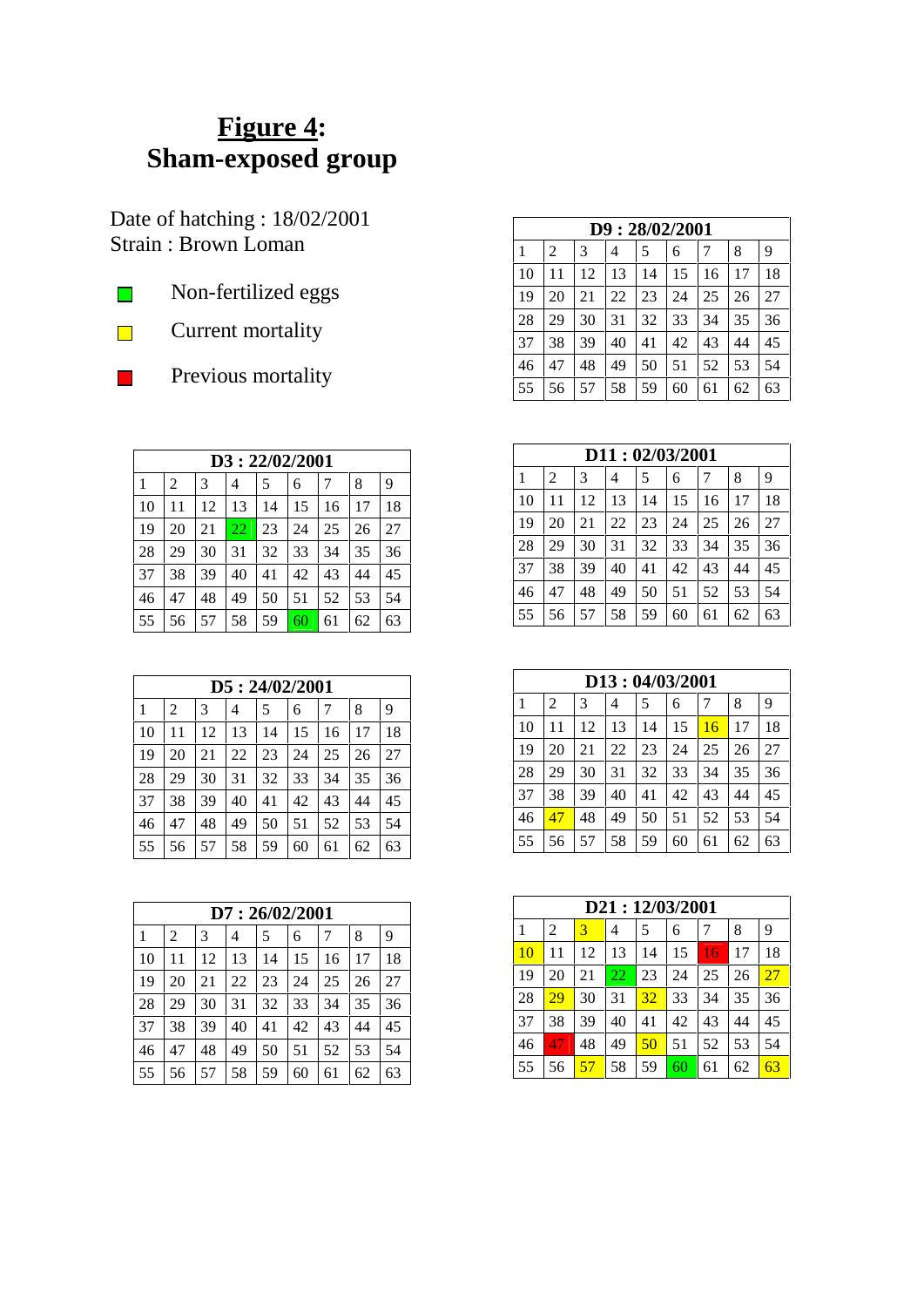## **Figure 5: Cell phone group**

Date of hatching : 18/02/2001 Strain : Brown Loman

- Non-fertilized eggs  $\mathbf{L}$
- Current mortality  $\overline{\phantom{0}}$



| D9:28/02/2001 |    |    |    |    |    |    |    |    |  |
|---------------|----|----|----|----|----|----|----|----|--|
| 1             | 2  | 3  | 4  | 5  | 6  | 7  | 8  | 9  |  |
| 10            | 11 | 12 | 13 | 14 | 15 | 16 | 17 | 18 |  |
| 19            | 20 | 21 | 22 | 23 | 24 | 25 | 26 | 27 |  |
| 28            | 29 | 30 | 31 | 32 | 33 | 34 | 35 | 36 |  |
| 37            | 38 | 39 | 40 | 41 | 42 | 43 | 44 | 45 |  |
| 46            | 47 | 48 | 49 | 50 | 51 | 52 | 53 | 54 |  |
| 55            | 56 | 57 | 58 | 59 | 60 | 61 | 62 | 63 |  |

|    | D11:02/03/2001 |    |    |    |    |    |    |    |  |  |  |
|----|----------------|----|----|----|----|----|----|----|--|--|--|
|    | 2              | 3  | 4  | 5  | 6  | 7  | 8  | 9  |  |  |  |
| 10 | 11             | 12 | 13 | 14 | 15 | 16 | 17 | 18 |  |  |  |
| 19 | 20             | 21 | 22 | 23 | 24 | 25 | 26 | 27 |  |  |  |
| 28 | 29             | 30 | 31 | 32 | 33 | 34 | 35 | 36 |  |  |  |
| 37 | 38             | 39 | 40 | 41 | 42 | 43 | 44 | 45 |  |  |  |
| 46 | 47             | 48 | 49 | 50 | 51 | 52 | 53 | 54 |  |  |  |
| 55 | 56             | 57 | 58 | 59 | 60 | 61 | 62 | 63 |  |  |  |

|    | D13: 04/03/2001 |    |    |                 |    |    |    |    |  |  |  |
|----|-----------------|----|----|-----------------|----|----|----|----|--|--|--|
| 1  | 2               | 3  | 4  | 5               | 6  |    | 8  | 9  |  |  |  |
| 10 | 11              | 12 | 13 | $1\overline{4}$ | 15 | 16 | 17 | 18 |  |  |  |
| 19 | 20              | 21 | 22 | 23              | 24 | 25 | 26 | 27 |  |  |  |
| 28 | 29              | 30 | 31 | 32              | 33 | 34 | 35 | 36 |  |  |  |
| 37 | 38              | 39 | 40 | 41              | 42 | 43 | 44 | 45 |  |  |  |
| 46 | 47              | 48 | 49 | 50              | 51 | 52 | 53 | 54 |  |  |  |
| 55 | 56              | 57 | 58 | 59              | 60 | 61 | 62 | 63 |  |  |  |

|    | D21:12/03/2001 |    |    |    |    |    |    |    |  |  |  |
|----|----------------|----|----|----|----|----|----|----|--|--|--|
|    | $\overline{2}$ | 3  | 4  | 5  | 6  |    | 8  | 9  |  |  |  |
| 10 | 11             | 12 | 13 | 14 | 15 | 16 | 17 | 18 |  |  |  |
| 19 | 20             | 21 | 22 | 23 | 24 | 25 | 26 | 27 |  |  |  |
| 28 | 29             | 30 | 31 | 32 | 33 | 34 | 35 | 36 |  |  |  |
| 37 | 38             | 39 | 40 | 41 | 42 | 43 | 44 | 45 |  |  |  |
| 46 | 47             | 48 | 49 | 50 | 51 | 52 | 53 | 54 |  |  |  |
| 55 | 56             | 57 | 58 | 59 | 60 | 61 | 62 | 63 |  |  |  |

|    | D3: 22/02/2001 |    |    |    |    |    |    |    |  |  |  |
|----|----------------|----|----|----|----|----|----|----|--|--|--|
| 1  | 2              | 3  | 4  | 5  | 6  |    | 8  | 9  |  |  |  |
| 10 | 11             | 12 | 13 | 14 | 15 | 16 | 17 | 18 |  |  |  |
| 19 | 20             | 21 | 22 | 23 | 24 | 25 | 26 | 27 |  |  |  |
| 28 | 29             | 30 | 31 | 32 | 33 | 34 | 35 | 36 |  |  |  |
| 37 | 38             | 39 | 40 | 41 | 42 | 43 | 44 | 45 |  |  |  |
| 46 | 47             | 48 | 49 | 50 | 51 | 52 | 53 | 54 |  |  |  |
| 55 | 56             | 57 | 58 | 59 | 60 | 61 | 62 | 63 |  |  |  |

|    | D5: 24/02/2001 |    |    |    |    |    |    |    |  |  |  |  |  |
|----|----------------|----|----|----|----|----|----|----|--|--|--|--|--|
|    | 2              | 3  | 4  | 5  | 6  | 7  | 8  | 9  |  |  |  |  |  |
| 10 | 11             | 12 | 13 | 14 | 15 | 16 | 17 | 18 |  |  |  |  |  |
| 19 | 20             | 21 | 22 | 23 | 24 | 25 | 26 | 27 |  |  |  |  |  |
| 28 | 29             | 30 | 31 | 32 | 33 | 34 | 35 | 36 |  |  |  |  |  |
| 37 | 38             | 39 | 40 | 41 | 42 | 43 | 44 | 45 |  |  |  |  |  |
| 46 | 47             | 48 | 49 | 50 | 51 | 52 | 53 | 54 |  |  |  |  |  |
| 55 | 56             | 57 | 58 | 59 | 60 | 61 | 62 | 63 |  |  |  |  |  |

|    | D7:26/02/2001 |    |    |    |    |    |    |    |  |  |  |  |  |
|----|---------------|----|----|----|----|----|----|----|--|--|--|--|--|
| 1  | 2             | 3  | 4  | 5  | 6  |    | 8  | 9  |  |  |  |  |  |
| 10 | 11            | 12 | 13 | 14 | 15 | 16 | 17 | 18 |  |  |  |  |  |
| 19 | 20            | 21 | 22 | 23 | 24 | 25 | 26 | 27 |  |  |  |  |  |
| 28 | 29            | 30 | 31 | 32 | 33 | 34 | 35 | 36 |  |  |  |  |  |
| 37 | 38            | 39 | 40 | 41 | 42 | 43 | 44 | 45 |  |  |  |  |  |
| 46 | 47            | 48 | 49 | 50 | 51 | 52 | 53 | 54 |  |  |  |  |  |
| 55 | 56            | 57 | 58 | 59 | 60 | 61 | 62 | 63 |  |  |  |  |  |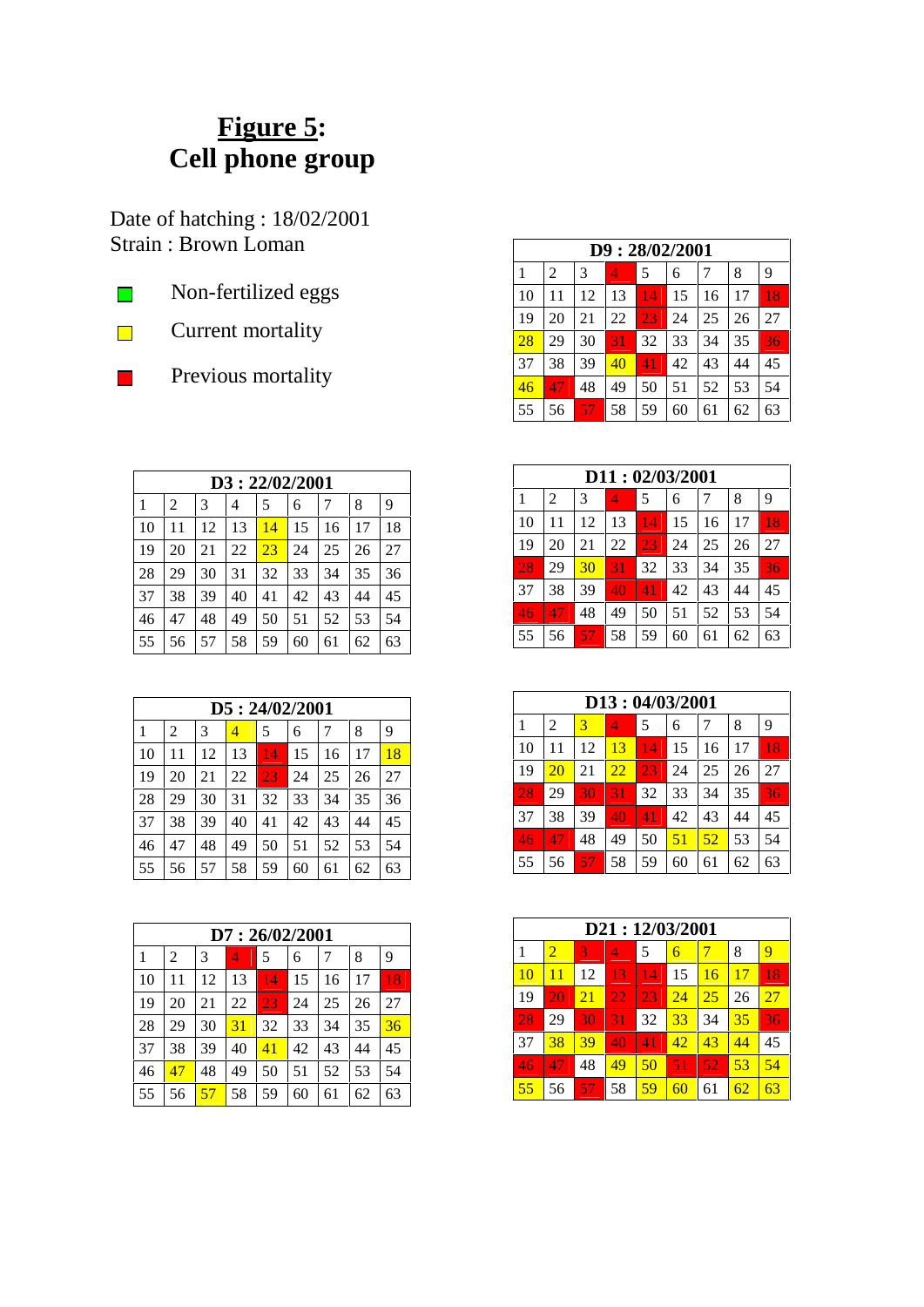## **Figure 6: Cell phone +CMO group**

Date of hatching : 18/02/2001 Strain : Brown Loman

- Non-fertilized eggs  $\mathbf{L}$
- Current mortality  $\overline{\phantom{0}}$



|    | D3: 22/02/2001 |    |    |    |    |    |    |    |  |  |  |  |  |
|----|----------------|----|----|----|----|----|----|----|--|--|--|--|--|
| 1  | 2              | 3  | 4  | 5  |    | 7  | 8  | 9  |  |  |  |  |  |
| 10 | 11             | 12 | 13 | 14 | 15 | 16 | 17 | 18 |  |  |  |  |  |
| 19 | 20             | 21 | 22 | 23 | 24 | 25 | 26 | 27 |  |  |  |  |  |
| 28 | 29             | 30 | 31 | 32 | 33 | 34 | 35 | 36 |  |  |  |  |  |
| 37 | 38             | 39 | 40 | 41 | 42 | 43 | 44 | 45 |  |  |  |  |  |
| 46 | 47             | 48 | 49 | 50 | 51 | 52 | 53 | 54 |  |  |  |  |  |
| 55 | 56             | 57 | 58 | 59 | 60 | 61 | 62 | 63 |  |  |  |  |  |

|    | D5: 24/02/2001 |    |    |    |    |    |    |    |  |  |  |  |  |
|----|----------------|----|----|----|----|----|----|----|--|--|--|--|--|
| 1  | 2              | 3  | 4  | 5  | 6  |    | 8  | 9  |  |  |  |  |  |
| 10 | 11             | 12 | 13 | 14 | 15 | 16 | 17 | 18 |  |  |  |  |  |
| 19 | 20             | 21 | 22 | 23 | 24 | 25 | 26 | 27 |  |  |  |  |  |
| 28 | 29             | 30 | 31 | 32 | 33 | 34 | 35 | 36 |  |  |  |  |  |
| 37 | 38             | 39 | 40 | 41 | 42 | 43 | 44 | 45 |  |  |  |  |  |
| 46 | 47             | 48 | 49 | 50 | 51 | 52 | 53 | 54 |  |  |  |  |  |
| 55 | 56             | 57 | 58 | 59 | 60 | 61 | 62 | 63 |  |  |  |  |  |

| D7:26/02/2001 |    |    |    |    |    |    |    |    |  |  |  |  |
|---------------|----|----|----|----|----|----|----|----|--|--|--|--|
| 1             | 2  | 3  | 4  | 5  | 6  |    | 8  | 9  |  |  |  |  |
| 10            | 11 | 12 | 13 | 14 | 15 | 16 | 17 | 18 |  |  |  |  |
| 19            | 20 | 21 | 22 | 23 | 24 | 25 | 26 | 27 |  |  |  |  |
| 28            | 29 | 30 | 31 | 32 | 33 | 34 | 35 | 36 |  |  |  |  |
| 37            | 38 | 39 | 40 | 41 | 42 | 43 | 44 | 45 |  |  |  |  |
| 46            | 47 | 48 | 49 | 50 | 51 | 52 | 53 | 54 |  |  |  |  |
| 55            | 56 | 57 | 58 | 59 | 60 | 61 | 62 | 63 |  |  |  |  |

|    | D9:28/02/2001 |    |    |    |    |    |    |    |  |  |  |  |  |
|----|---------------|----|----|----|----|----|----|----|--|--|--|--|--|
| 1  | 2             | 3  | 4  | 5  | 6  |    | 8  | 9  |  |  |  |  |  |
| 10 | 11            | 12 | 13 | 14 | 15 | 16 | 17 | 18 |  |  |  |  |  |
| 19 | 20            | 21 | 22 | 23 | 24 | 25 | 26 | 27 |  |  |  |  |  |
| 28 | 29            | 30 | 31 | 32 | 33 | 34 | 35 | 36 |  |  |  |  |  |
| 37 | 38            | 39 | 40 | 41 | 42 | 43 | 44 | 45 |  |  |  |  |  |
| 46 | 47            | 48 | 49 | 50 | 51 | 52 | 53 | 54 |  |  |  |  |  |
| 55 | 56            | 57 | 58 | 59 | 60 | 61 | 62 | 63 |  |  |  |  |  |

|    | D11: 02/03/2001 |    |    |    |    |    |    |    |  |  |  |  |  |
|----|-----------------|----|----|----|----|----|----|----|--|--|--|--|--|
| 1  | 2               | 3  | 4  | 5  | 6  |    | 8  | 9  |  |  |  |  |  |
| 10 | 11              | 12 | 13 | 14 | 15 | 16 | 17 | 18 |  |  |  |  |  |
| 19 | 20              | 21 | 22 | 23 | 24 | 25 | 26 | 27 |  |  |  |  |  |
| 28 | 29              | 30 | 31 | 32 | 33 | 34 | 35 | 36 |  |  |  |  |  |
| 37 | 38              | 39 | 40 | 41 | 42 | 43 | 44 | 45 |  |  |  |  |  |
| 46 | 47              | 48 | 49 | 50 | 51 | 52 | 53 | 54 |  |  |  |  |  |
| 55 | 56              | 57 | 58 | 59 | 60 | 61 | 62 | 63 |  |  |  |  |  |

|           | D13:04/03/2001 |    |    |    |     |    |    |    |  |  |  |  |  |
|-----------|----------------|----|----|----|-----|----|----|----|--|--|--|--|--|
| 1         | 2              | 3  | 4  | 5  | 6   | 7  | 8  | 9  |  |  |  |  |  |
| 10        | 11             | 12 | 13 | 14 | 15  | 16 | 17 | 18 |  |  |  |  |  |
| 19        | 20             | 21 | 22 | 23 | 24  | 25 | 26 | 27 |  |  |  |  |  |
| 28        | 29             | 30 | 31 | 32 | 33  | 34 | 35 | 36 |  |  |  |  |  |
| <u>37</u> | 38             | 39 | 40 | 41 | 42. | 43 | 44 | 45 |  |  |  |  |  |
| 46        | 47             | 48 | 49 | 50 | 51  | 52 | 53 | 54 |  |  |  |  |  |
| 55        | 56             | 57 | 58 | 59 | 60  | 61 | 62 | 63 |  |  |  |  |  |

|     | D21:12/03/2001 |    |    |        |    |    |    |    |  |  |  |  |  |
|-----|----------------|----|----|--------|----|----|----|----|--|--|--|--|--|
|     | 2              | 3  | 4  | 5<br>6 |    |    | 8  | 9  |  |  |  |  |  |
| 10  | 11             | 12 | 13 | 14     | 15 | 16 | 17 | 18 |  |  |  |  |  |
| -19 | 20             | 21 | 22 | 23     | 24 | 25 | 26 | 27 |  |  |  |  |  |
| 28  | 29             | 30 | 31 | 32     | 33 | 34 | 35 | 36 |  |  |  |  |  |
| 37  | 38             | 39 | 40 | 41     | 42 | 43 | 44 | 45 |  |  |  |  |  |
| 46  | 47             | 48 | 49 | 50     | 51 | 52 | 53 | 54 |  |  |  |  |  |
| 55  | 56             | 57 | 58 | 59     | 60 | 61 | 62 | 63 |  |  |  |  |  |